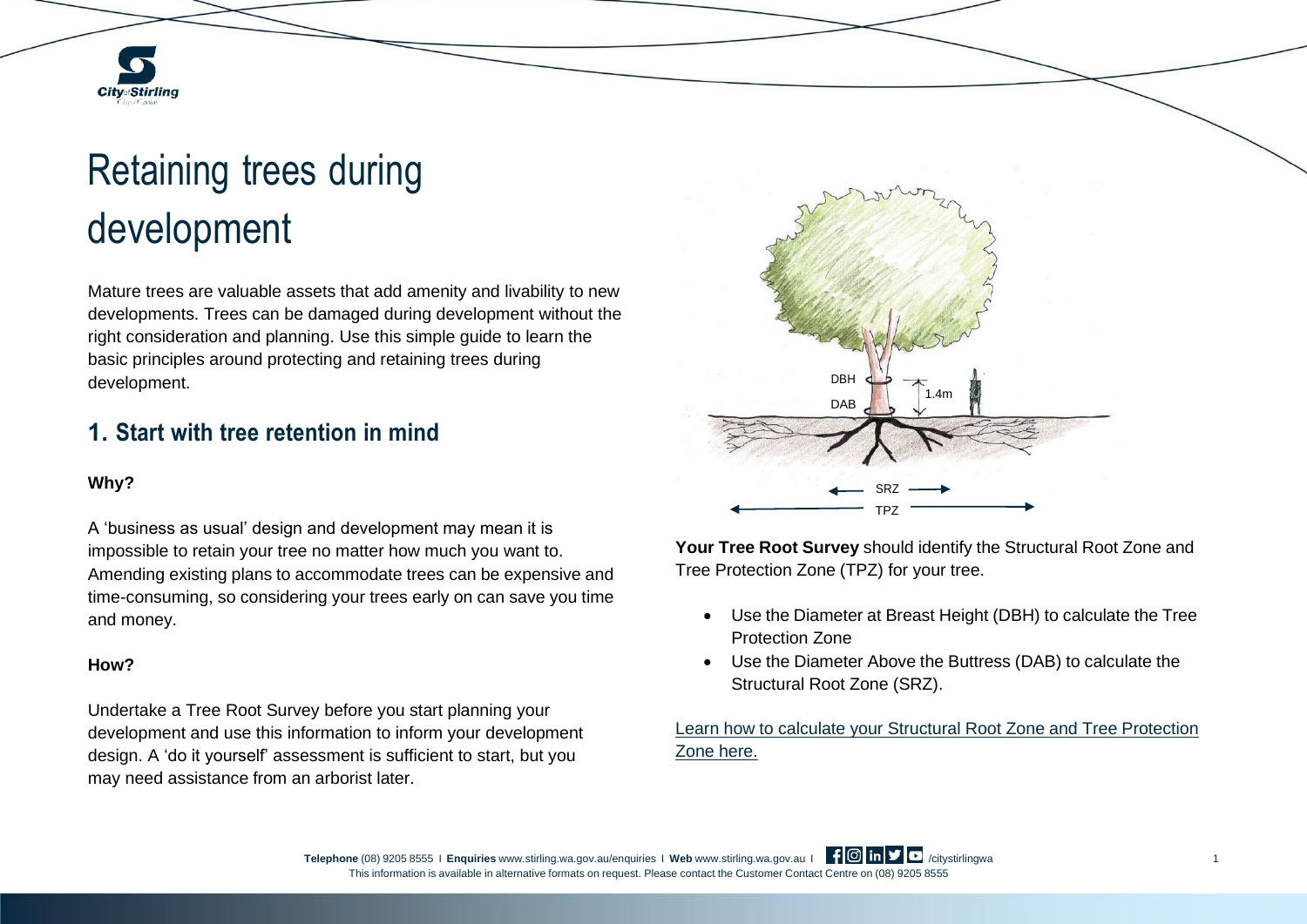

# **2. Keep away from Structural Root Zones and Tree Protection Zones**

## **Why?**

Structural roots (located in the Structural Root Zone) keep your tree upright and stable. Cutting these during the construction of foundations and walls, or to install utilities, increases risk to the tree becoming unstable and falling in strong winds. Feeder roots (located in the Tree Protection Zone) provide your tree with food and water and damaging these can lead to your tree gradually dying.

### **How?**

Use the information from your Tree Root Survey to:

- Establish set-backs or 'no build areas' to protect structural roots
- Establish '10% only' zones as most trees can tolerate damage to 10% of their feeder roots (the TPZ)
- locate and design your new dwellings in the remaining space.



## **3. Consider the surrounding trees**

### **Why?**

It's not only your tree that can be damaged during development. Street trees and trees located on neighbouring land can have roots and branches which extend into your land which could be damaged by your development. A tree-friendly development should protect trees belonging to others as well as your own.

#### **How?**

Map the Structural Root Zones and Tree Protection Zones for neighbouring trees, street trees as well as your own trees, and factor protection of these areas into your draft design.

- Maximise the benefits other people's trees provide for your development. For example, street trees can provide shady parking areas for your car and neighbouring trees can provide shade and amenity to a courtyard within your boundary.
- Design your driveway and crossover to achieve required setbacks from street trees
- Talk to your neighbours about your plans and any concerns they may have, they will greatly appreciate your consideration of their tree as well as your own.

**Telephone** (08) 9205 8555 I **Enquiries** [www.stirling.wa.gov.au/enquiries](http://www.stirling.wa.gov.au/enquiries) I Web [www.stirling.wa.gov.au](http://www.stirling.wa.gov.au/) I **| 0 in | 2** /citystirlingwa 2 2 This information is available in alternative formats on request. Please contact the Customer Contact Centre on (08) 9205 8555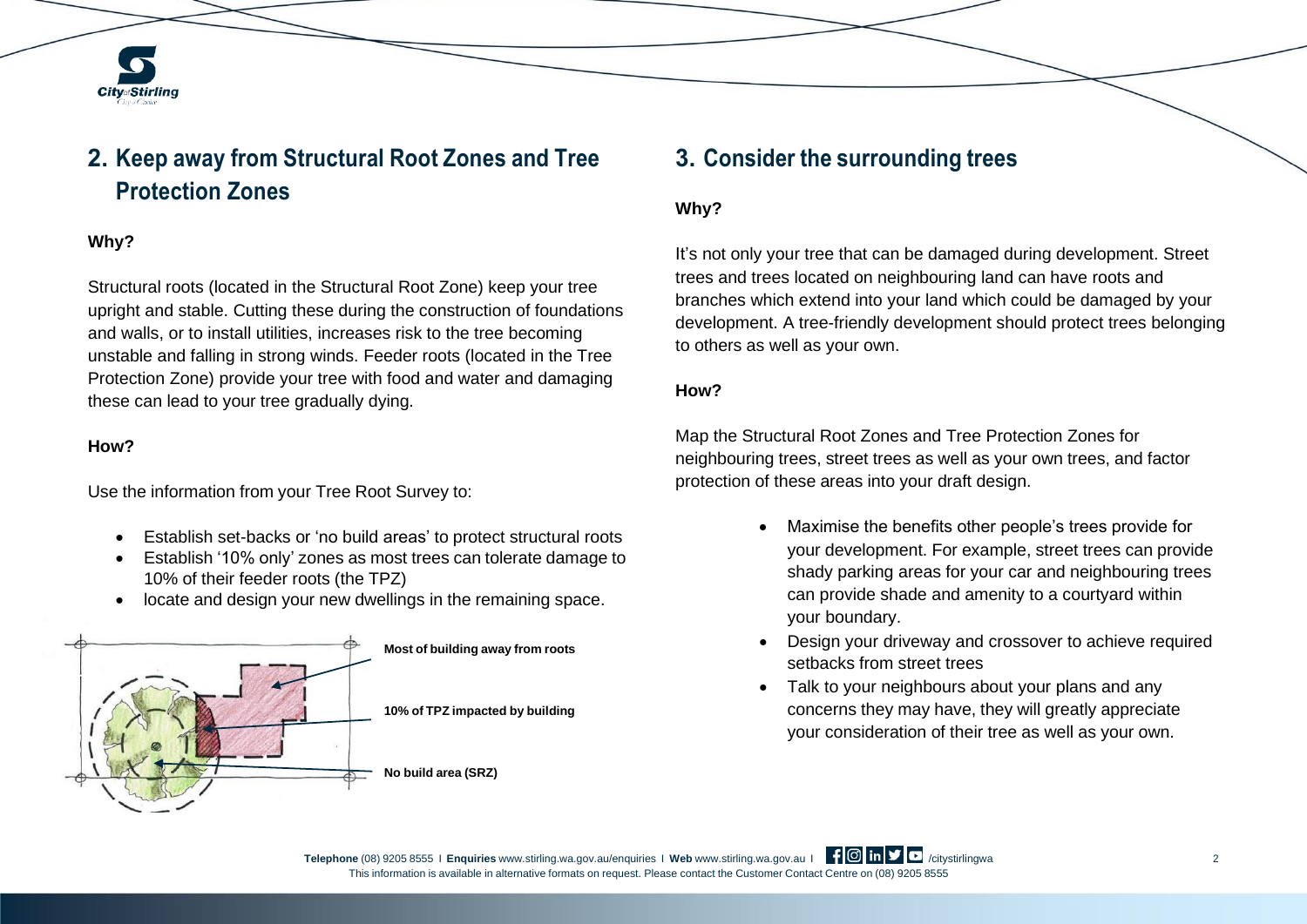



**Single crossover tapering to double driveway protects street tree roots**

## **4. Consider utility services and lot boundaries**

### **Why?**

Excavation to install sewer lines, pipes and cables can fatally damage tree roots even if your buildings have been planned and located to protect it. Creating new lot boundaries too close to existing trees means that roots and branches will be in your neighbours' land making them vulnerable to poor pruning or damage which can lead to death. Installation of boundary fencing between the new lots can also damage tree roots and impact branches.

#### **How?**

Lot boundaries don't have to be straight and land parcels don't have to be rectangular! Designing before subdividing, rather than the other way around, allows for a more interesting home, garden design and tree- responsive lot shape.



**Battle-axe subdivision: lot boundary planned around existing tree**





**Relocating the sewer connection enables retention of existing tree**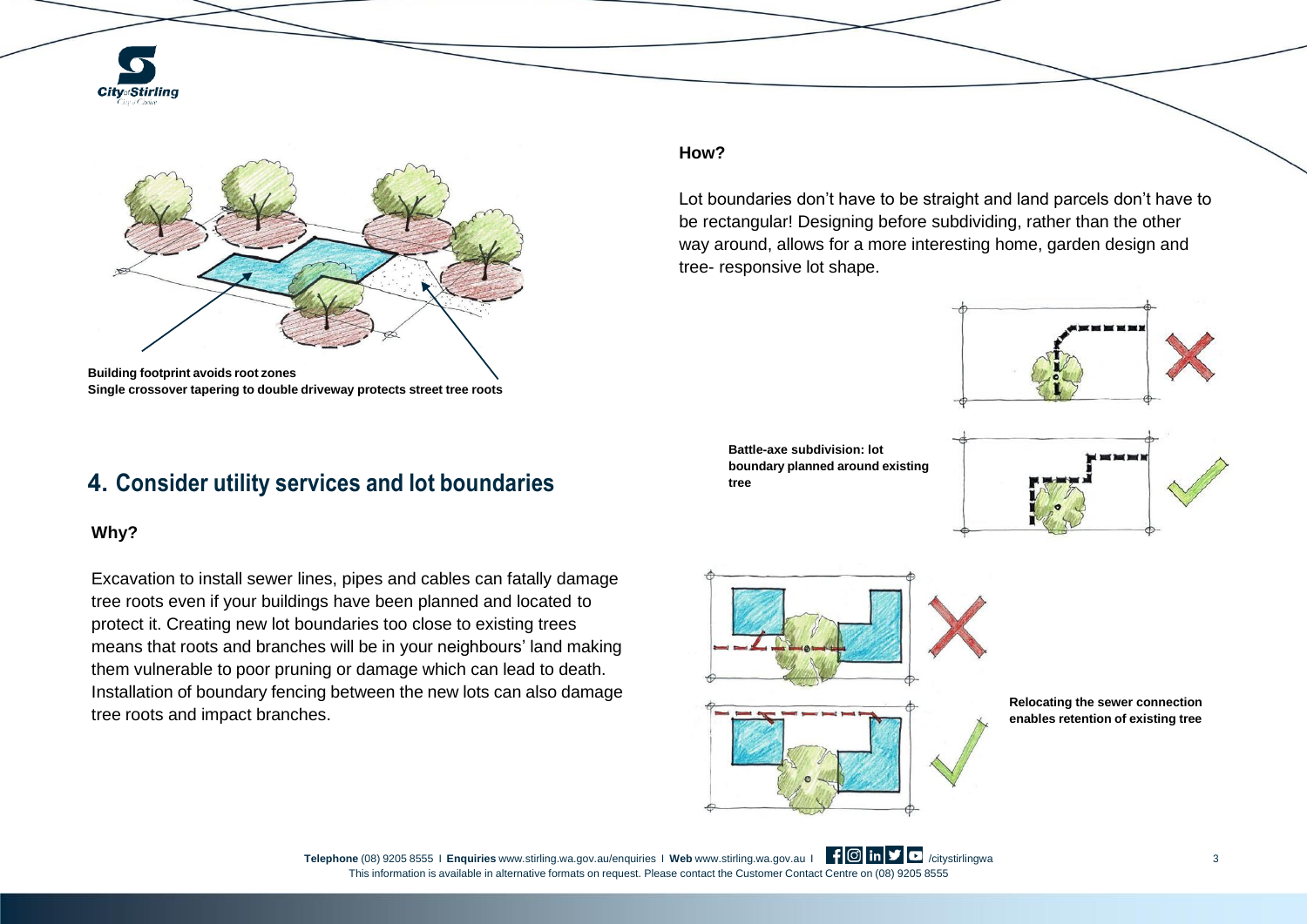# **5. Minimise alterations to natural ground level**

#### **Why?**

**City**<sub>of</sub>Stirling

Increasing the depth of soil over tree roots can reduce water and air infiltration and cause collar rot in some species. Removing soil around tree roots can damage roots and lead to dehydration.

#### **How?**

- Adjust ground levels to the same soil level as the retained trees
- Retaining walls to create sunken or raised garden beds can preserve ground levels in root zones while allowing level changes on the rest of the block. (Make sure walls are far enough from roots to avoid damage)
- Don't change ground levels consider constructing your home on poles/ piers to build on a sloped site as often occurs in the Perth Hills.



**Lowering the ground level around tree roots to create a level block results in tree removal**

![](_page_3_Picture_9.jpeg)

**Keeping existing ground level enables the tree to be retained and creates a more interesting design**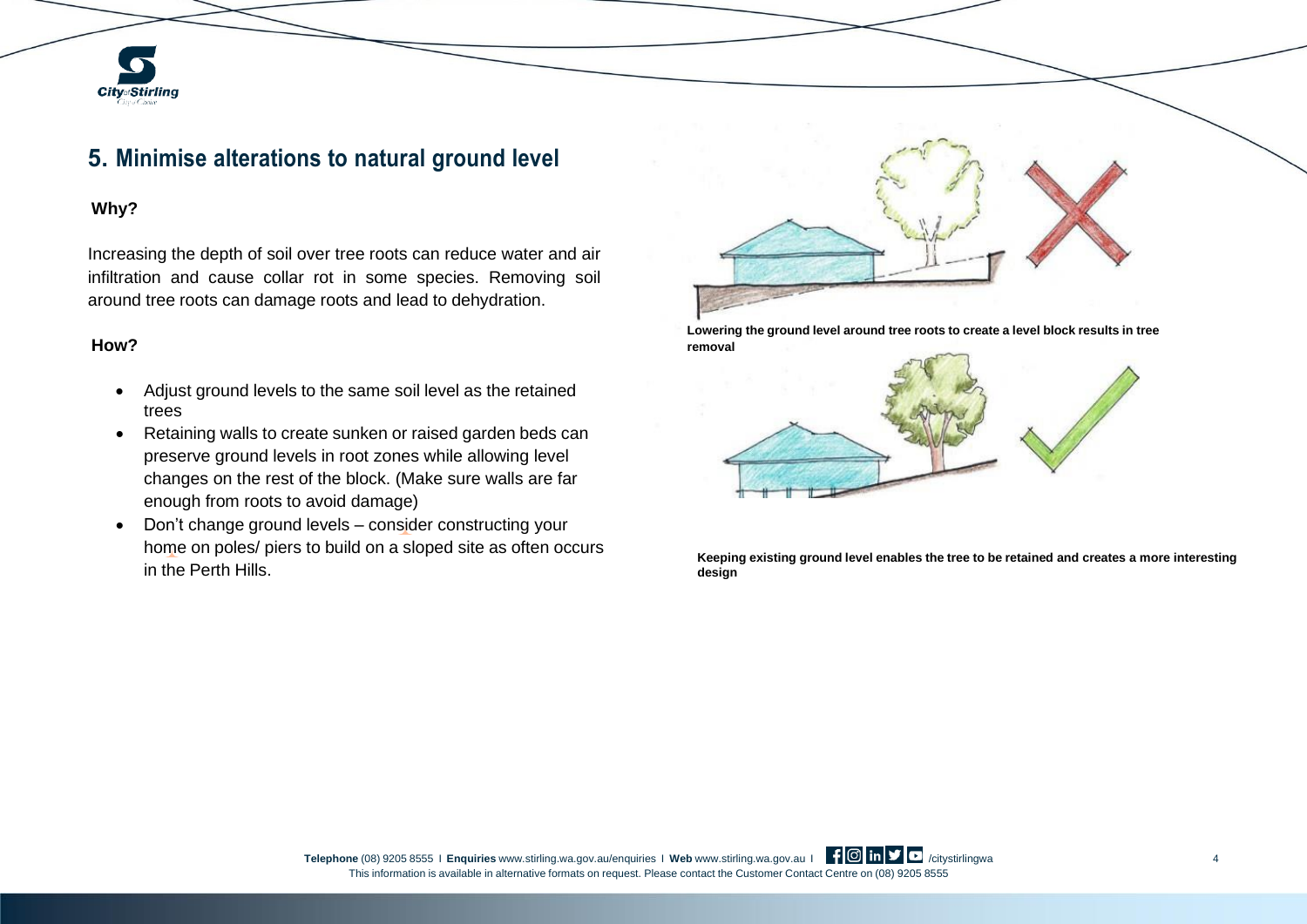# **City**<sub>of</sub>Stirling

# **6. Reduce your building footprint - build up, not out**

## **Why?**

Single storey buildings take up a large percentage of each block making it more difficult to design around existing trees and leaving less space for gardens and outdoor spaces. A house with the same interior space but designed over two floors provides more options to retain trees and more *functional* outdoor space to enjoy.

#### **How?**

Two-storey double brick construction can be expensive and slow, so consider alternative construction techniques which can be much quicker. Options include structural panels, building cassettes, timber framing, and luxury prefabricated modules which are craned into place.

![](_page_4_Figure_6.jpeg)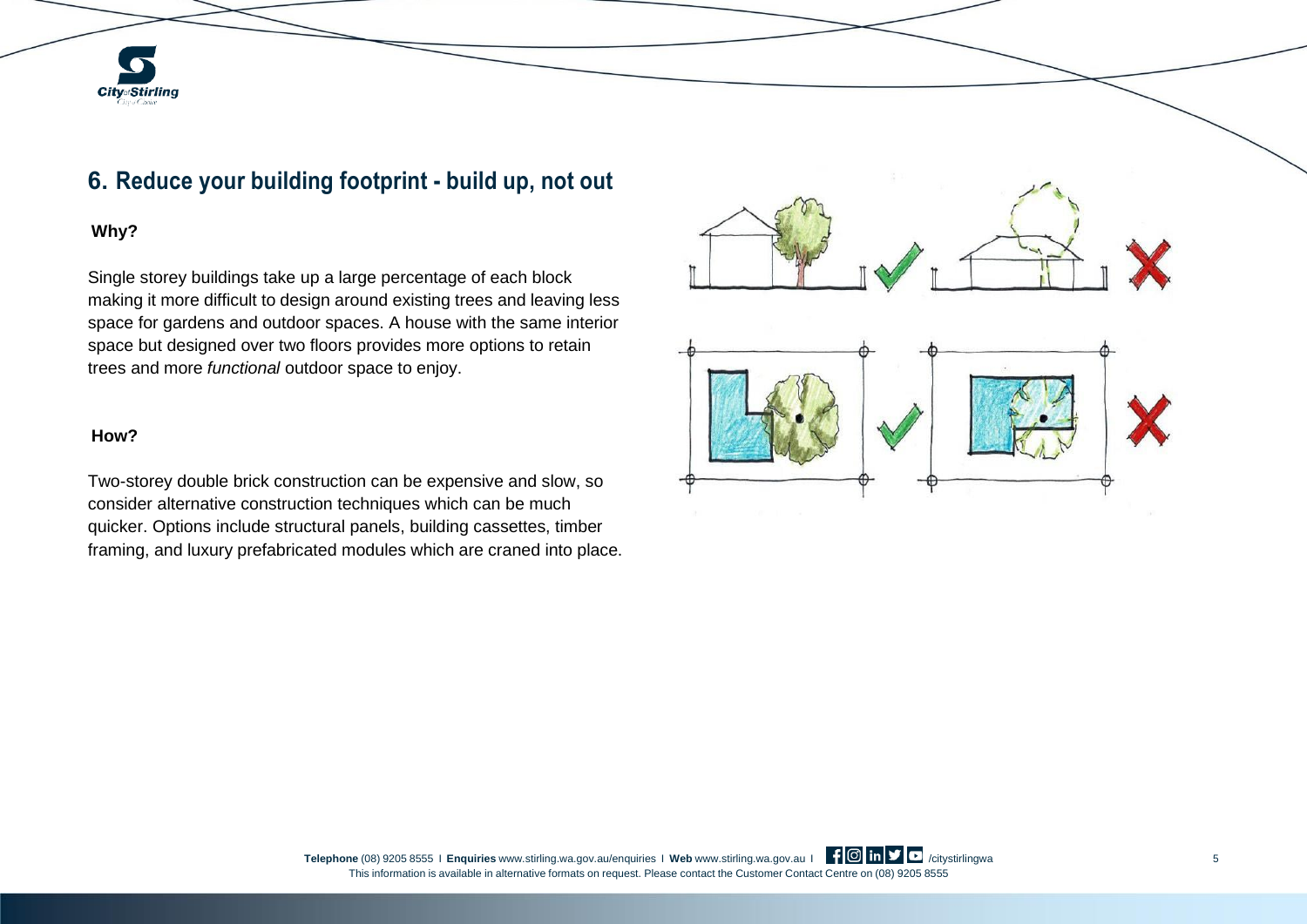## **7. Used raised floor construction in root zones**

#### **Why?**

**City**<sub>of</sub>Stirling

The raking and compaction required to install an on-ground concrete slab can result in structural roots being cut, damaged or crushed, and the slab deprives feeder roots of water and oxygen.

![](_page_5_Picture_3.jpeg)

**protects root zone the root zone**

**Raised-floor alfresco On-ground concrete slab outside**

#### **How?**

- Design your development so areas with minimal foundations are located in root zones, such as outdoor areas, decks and gardens
- Use raised floor construction for the parts of your home that *must* be constructed in root zones: the supporting piers, posts or stumps can be located around roots to avoid damage to trees
- Use pier-and-beam construction rather than using in-ground concrete foundations: this prevents damage to your wall from growing roots as well as preventing damage to roots during construction.

![](_page_5_Figure_10.jpeg)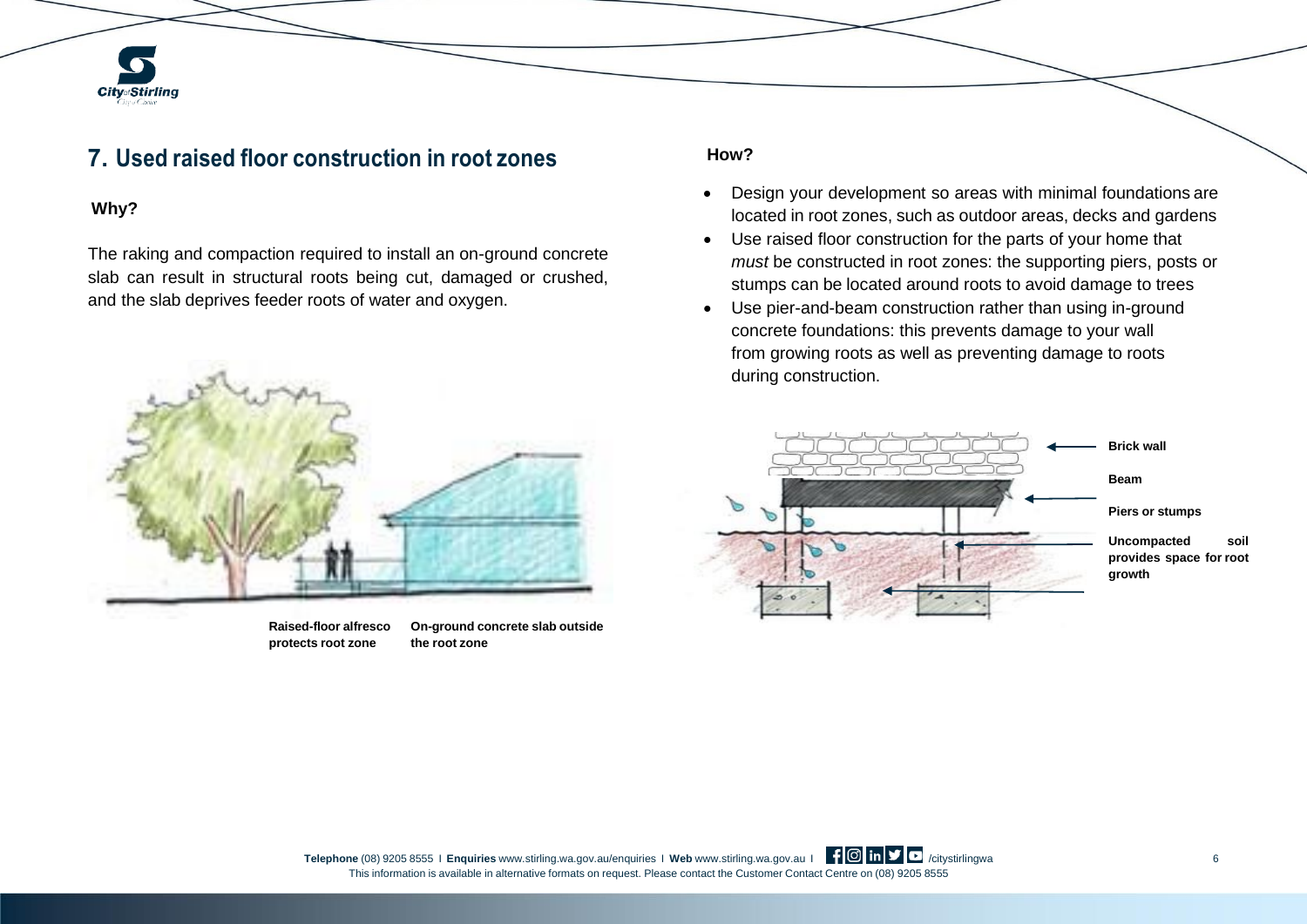# **City**<sub>of</sub>Stirling

# **8. Use permeable surfaces where possible**

## **Why?**

Tree roots need oxygen and water. Impermeable surfaces such as concrete (and to some extent standard paving) prevent water and oxygen from entering the soil and encourages trees to grow shallow roots which crack and lift hard surfaces. Permeable surfaces allow water andoxygen through, keeping trees healthy and encouraging them to grow deeper roots.

#### **How?**

- Consider use of permeable paving as an alternative to traditional hardstand treatments and driveways such as synthetic turf, decorative concrete and non-permeable paving
- Use raised decking rather than paving or concrete for outdoor and alfresco areas **Permeable surfaces allow roots to grow normally**

![](_page_6_Picture_7.jpeg)

**Shallow roots crack and lift concrete as they gr**

![](_page_6_Picture_9.jpeg)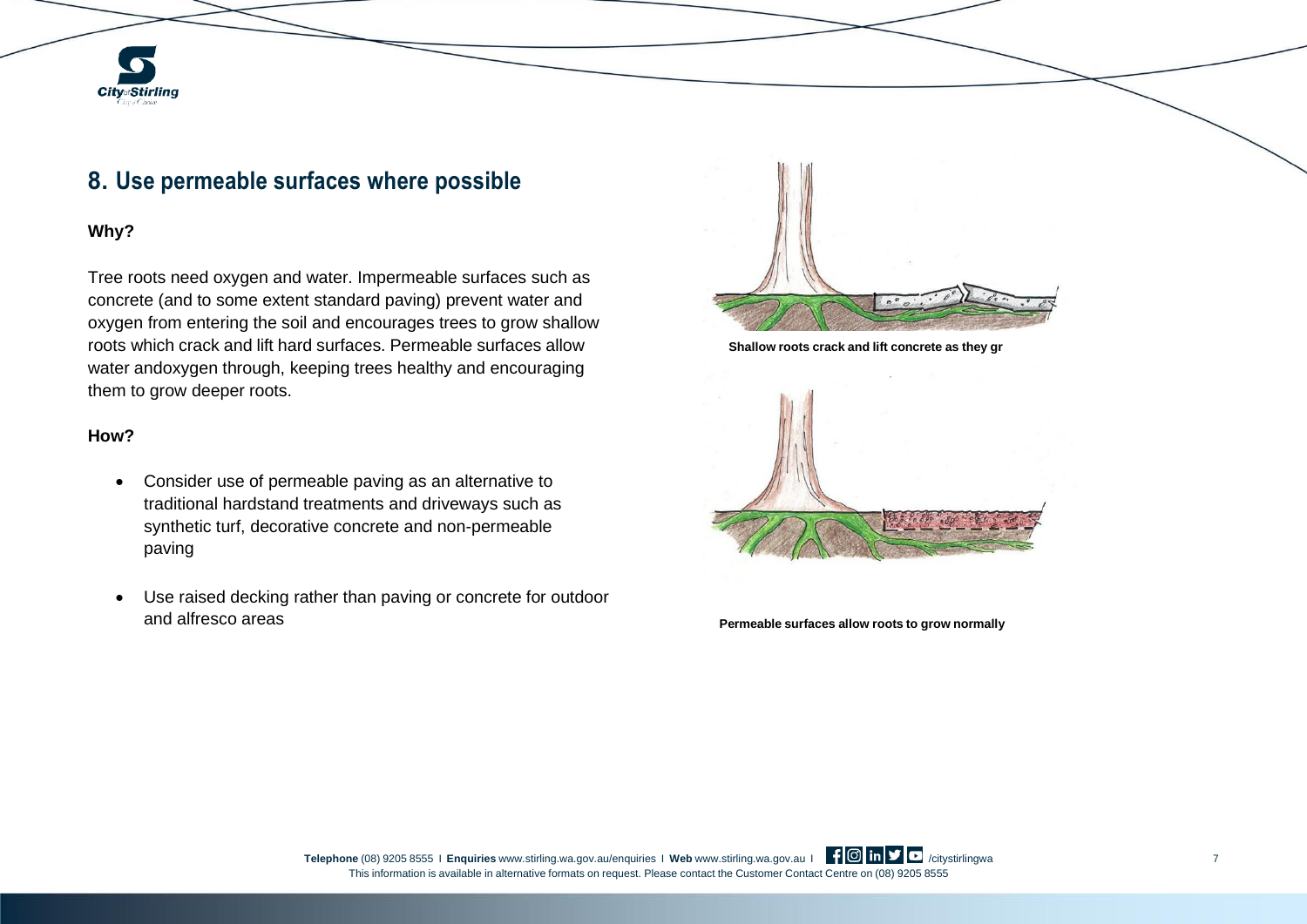# **9. Protect your tree from damage during demolition**

#### **Why?**

**City**<sub>of</sub>Stirling

Damage to existing trees can easily occur during demolition. Branches can be snapped off, bark rubbed off, roots crushed by heavy vehicle movement, trees driven into, and roots snapped as soil is raked and sifted to remove rubble. It has also become so common to remove all vegetation that demolition companies can accidentally do this even if the client wants to retain the trees.

#### **How?**

Demolition is often organised by your builder, ensure the following:

- Your builder develops a Tree Management Plan (TMP see point 10 below) **before** demolition occurs
- The TMP covers how your tree will be protected during demolition as well as during construction
- A copy of the TMP is provided to the demolition company and they confirm in writing they have received it, and it will be implemented
- The contract with the demolition company includes financial penalties if your tree is damaged during demolition
- If you are organising the demolition yourself, the above points should be used to select a suitable demolition company and built into your contract with them.

![](_page_7_Figure_10.jpeg)

# **10. Manage the building site to protect and care for your tree during construction**

## **Why?**

Construction sites are hazardous places for trees and without a plan trees can suffer injury stress and health decline. As well as the physical damage that can occur, other hazards that trees face during the construction phase include: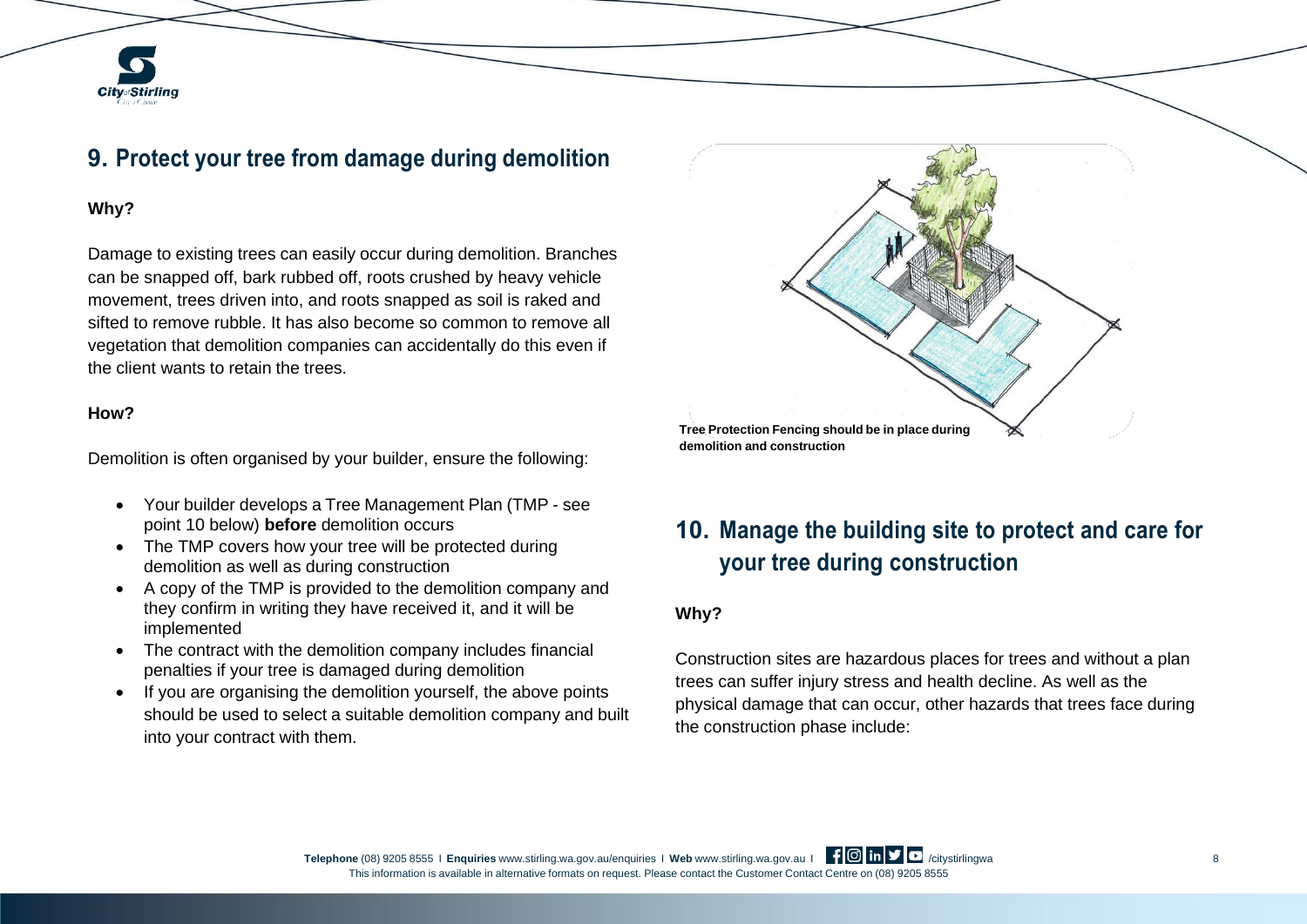![](_page_8_Picture_0.jpeg)

- Poisoning from paint, solvents, fuel and wastewater such as concrete 'rinsings'
- Crushing and suffocation of roots due to building materials stored over them
- Dehydration due to reticulation being turned off or removed.

### **How?**

Your builder should have a Tree Management Plan describing how the building site will be managed to keep your tree safe and healthy. The Tree Management Plan should include actions such as:

- Tree Protection Fencing (TPF) to be installed around the tree before work begins which should remain in place until all works are completed
- No storage of materials or equipment and no vehicle movement inside the Tree Protection Fencing
- Details around management of waste materials to ensure soil is not contaminated, for example not washing equipment onsite
- How and when trees will be watered, and care measures if your trees look stressed
- Assigning responsibility to ensure tree protection and care measures are implemented and monitored.
- Full details of best practice tree protection and retention can be foundin Australian Standard-4970 – Protection of trees on development sites.

**Disclaimer:** The content in this document is intended for information purposes only. It is not intended to address all circumstances or replace the advice of a qualified professional.

## **If in doubt, seek and follow arborist advice**

#### **Why?**

Architects and builders are not tree experts. Just as you would consult a doctor for advice about how to protect your own health, consult a qualified arborist for advice on how to protect your tree when planning and building your development.

#### **How?**

A qualified Consulting Arborist can provide a range of advice and information to help you retain your trees during development. These include:

- Your trees' health, structural integrity and recommended works or treatments to prepare your tree for development
- The size of your trees' Structural Root Zone and Tree Protection Zone to inform your design
- The specific location of your trees' roots within the SRZ / TPZ so that you can position posts and piers around them
- The likely impacts of your *draft* development plans on your tree, and recommendations for how to reduce these impacts. Don't wait until your development plans are finalised to seek this advice, it may be too late.
- Measures to take during demolition and construction to protect and care for your tree (Tree Management Plan).

When seeking the services of a Consulting Arborist, look for someone who holds at least a Diploma in Arboriculture (sometimes stated as AQF Level 5 in Arboriculture) and ask to see previous Tree Management Plans that have previously been approved by Local Government.

**Telephone** (08) 9205 8555 I **Enquiries** [www.stirling.wa.gov.au/enquiries](http://www.stirling.wa.gov.au/enquiries) I Web [www.stirling.wa.gov.au](http://www.stirling.wa.gov.au/) I **f © in V** C /citystirlingwa 9 This information is available in alternative formats on request. Please contact the Customer Contact Centre on (08) 9205 8555